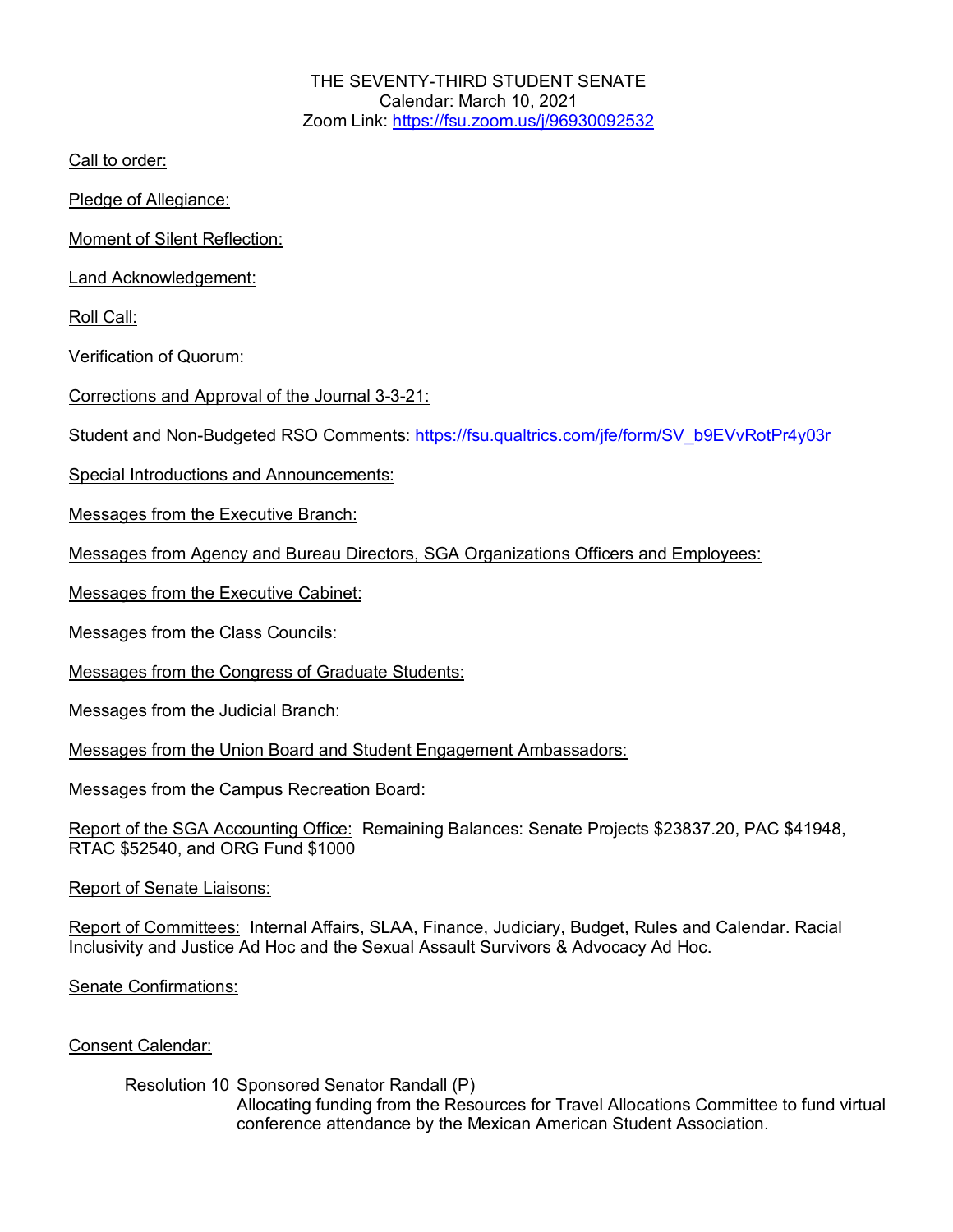## **Bills First Reading:**

| Bill 3                       | Sponsored by Senator Villacorta (P)<br>Updating the list of major offices to preserve checks and balances and<br>address conflicts of interest. REFERRED TO JUDICIARY 01.13. TABLED IN<br>JUDICIARY, 01.22., 01.26., 02.22., 03.01.                                                                 |
|------------------------------|-----------------------------------------------------------------------------------------------------------------------------------------------------------------------------------------------------------------------------------------------------------------------------------------------------|
| <b>Bill 17</b>               | Sponsored Senator England, Nemeth (P), Martin, J. Hitchcock (Co)<br>Transferring \$1,720 in Senate Project funds to the Center for Leadership & Social<br>Change to fund the purchasing of graduation stoles for the V-rak-ke-ce-tv cultural<br>graduation.<br>REFERRED TO SLAA THEN BUDGET, 03.03. |
| <b>Bill 18</b>               | Sponsored Senator Soto (P), Marcus (Co)<br>Further promoting gender inclusivity in SGA by revising 712.1C to acknowledge a<br>candidate's name as stated in their myFSU account where preferred name may be<br>listed.<br>REFERRED TO SLAA THEN JUDICIARY, 03.03.                                   |
| <b>Bill 19</b>               | Sponsored Senator Stinson, Linsky (P)<br>Elucidating the legislative subpoena powers vested in the Senate by the Student<br>Body Constitution, subject to limited oversight by the University General Counsel.<br>REFERRED TO SLAA THEN JUDICIARY, 03.03.                                           |
| <b>Bill 20</b>               | Sponsored Senator Boole (P)<br>Implementing an instant runoff voting method for non-executive branch elections<br>REFERRED TO SLAA THEN JUDICIARY, 03.03.                                                                                                                                           |
| <b>Bill 21</b>               | Sponsored Senator Daraldik (P), A. Gonzalez, Hunter, R. Gonzales, Ramos, Roy,<br>Preshia, Lessard, Stults, Nasworthy (Co)<br>Establishing the Arab Student Union as a SGA Agency at the 2021 Spring SGA<br>Inauguration. REFERRED TO BUDGET THEN SLAA, INTERNAL AFFAIRS,<br>JUDICIARY, 03.03.       |
| Bill 22                      | Sponsored Senator Marcus, Hunter (P)<br>Banning the purchase and use of disposable plastic water bottles with A&S Monies.<br>REFERRED TO JUDICIARY THEN FINANCE, 03.03.                                                                                                                             |
| <b>Bill 23</b>               | Sponsored Senator Marcus (P), Randall, Tackett, Soto, Ramos, Nasworthy, Lessard,<br>Murcia, Villacorta, Arutt, Stults<br>Allocating Senate Project Funds to Planned Parenthood Generation Action for the<br>second installation of changing tables in highly trafficked bathrooms on campus.        |
| <b>Bills Second Reading:</b> |                                                                                                                                                                                                                                                                                                     |

Constitutional Amendments:

Amendment 7 Sponsored Senator Linsky (P) Revising Article IV, Section 5, Clause A to provide procedural clarity for when the Chief Justice of the Student Supreme Court vacates office, expectedly or otherwise. **REFERRED TO JUDICIARY, 03.03.**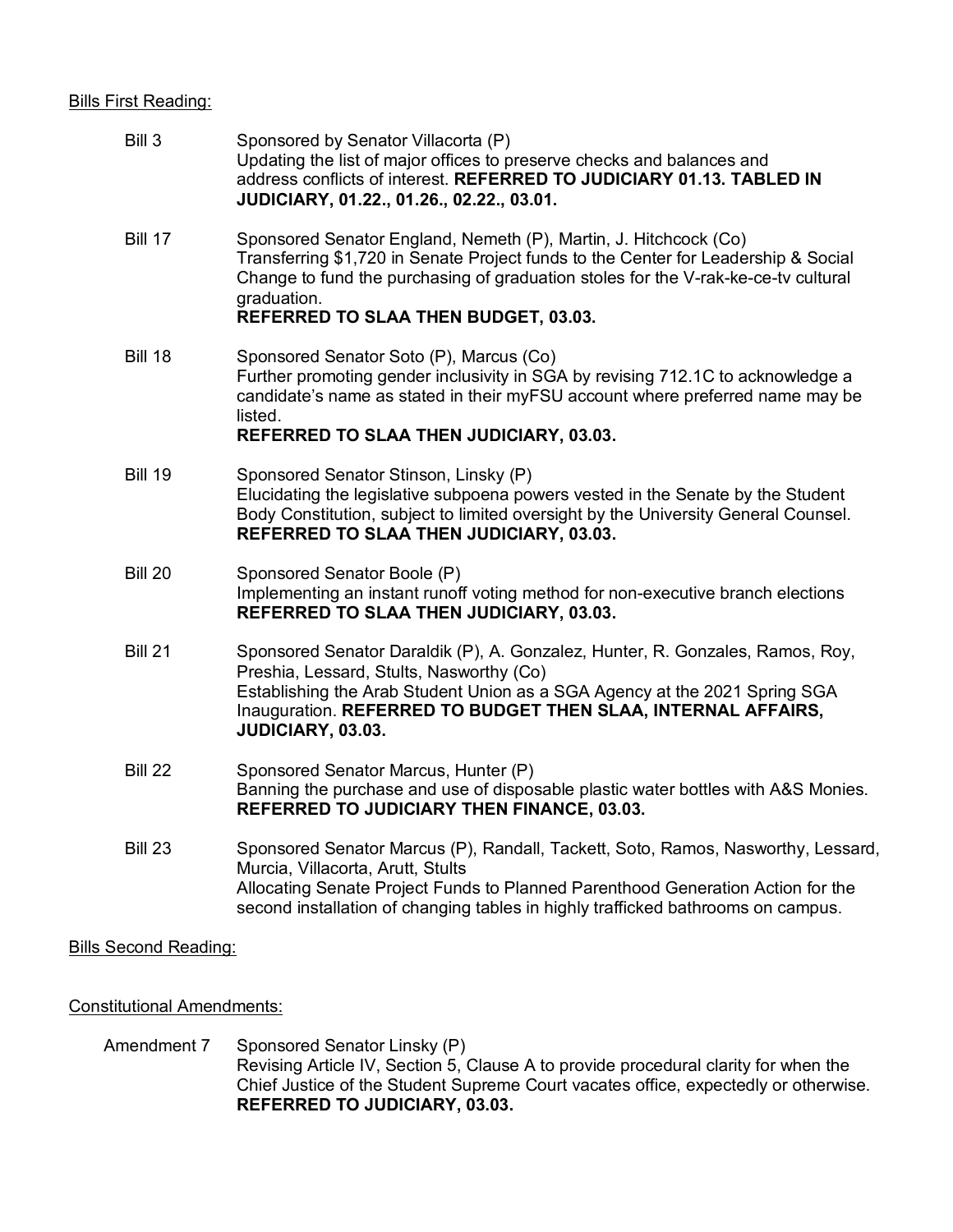Amendment 8 Sponsored Senator Boole (P) Revising Article III, Sections 2, 3 revising cabinet positions to be elected rather than appointed.

## Resolutions:

- Resolution 4 Sponsored Senator Villacorta (P) Amending Senate structure and composition about who should run the meeting during the transition of senate and vacancies. **REFERRED TO RULES & CALENDAR 01.13. TABLED IN RULES & CALENDAR 01.20., 01.27., 02.01., 02.03., 02.10., 02.17.**
- Resolution 9 Sponsored Senator Daraldik (P) Denounce the claim by the Burning Spear Organization that they control the Student Government Association Student Senate. **REFERRED TO SLAA THEN RULES & CALENDAR 1.13. TABLED IN SLAA 1.19., 02.01. PASSED IN SLAA, 02.08. TABLED IN RULES & CALENDAR, 02.10., 02.17. PASSED IN RULES & CALENDAR, 03.03.**
- Resolution 17 Sponsored by Senator Daraldik (P) The 73<sup>rd</sup> Senate to implore the SGA Executive Branch, FSU Administration, and other FSU entities to rescind support of the IHRA Definition of Antisemitism and further support the Palestinian community in free-speech. **REFERRED TO SLAA, 02.10. TABLED IN SLAA, 02.16., 02.23.**
- Resolution 18 Sponsored by Senator Daraldik (P) Calling on the FSU Administration and Board of Trustees to review and withdraw investments from corporations deemed unethical by the FSU student community. **REFERRED TO SLAA, 02.10. TABLED IN SLAA, 02.16., 02.23.**
- Resolution 24 Sponsored Senator Stinson (P) Calling on the 73<sup>rd</sup> Senate to play an active role in honoring the life and legacy of Tom Idowu and further preventing cardiac arrest through the Tom Project initiatives. **REFERRED TO SLAA, 03.03.**
- Resolution 25 Sponsored Senator Preshia, Hunter (P), Marcus, Soto, Nasworthy, Murcia, Stults, Arutt, Ramos, Tackett (Co) Advocating for ensured access to Telehealth mental health counseling to Florida State students living out of state. **REFERRED TO SLAA, 03.03.**
- Resolution 26 Sponsored Senator England, Stinson (P), Mougey (Co) Showing the 73<sup>rd</sup> Senate's support of the proposed increase in the Student Local Fees. **REFERRED TO SLAA THEN FINANCE, 03.03.**
- Resolution 27 Sponsored Senator England, Lessard (P), Bergen, CUbas, Martin, Nemeth, Randall, Rossi, Schaler, Soto, Stinson, West (Co) Implementing an 11:00pm adjournment to Wednesday night Student Senate meetings and outlining procedure for meeting extension and suspension.
- Resolution 28 Sponsored Senator Little, Marcus (P), Soto, Rodriguez, Stults, Murcia, Lessard. Flashman, Ramos (Co) Condemning SC 86 entitled "Student Financial Aid" for limiting or removing Bright Futures Scholarships and financial aid for select majors arbitrarily considered "not directly employable."